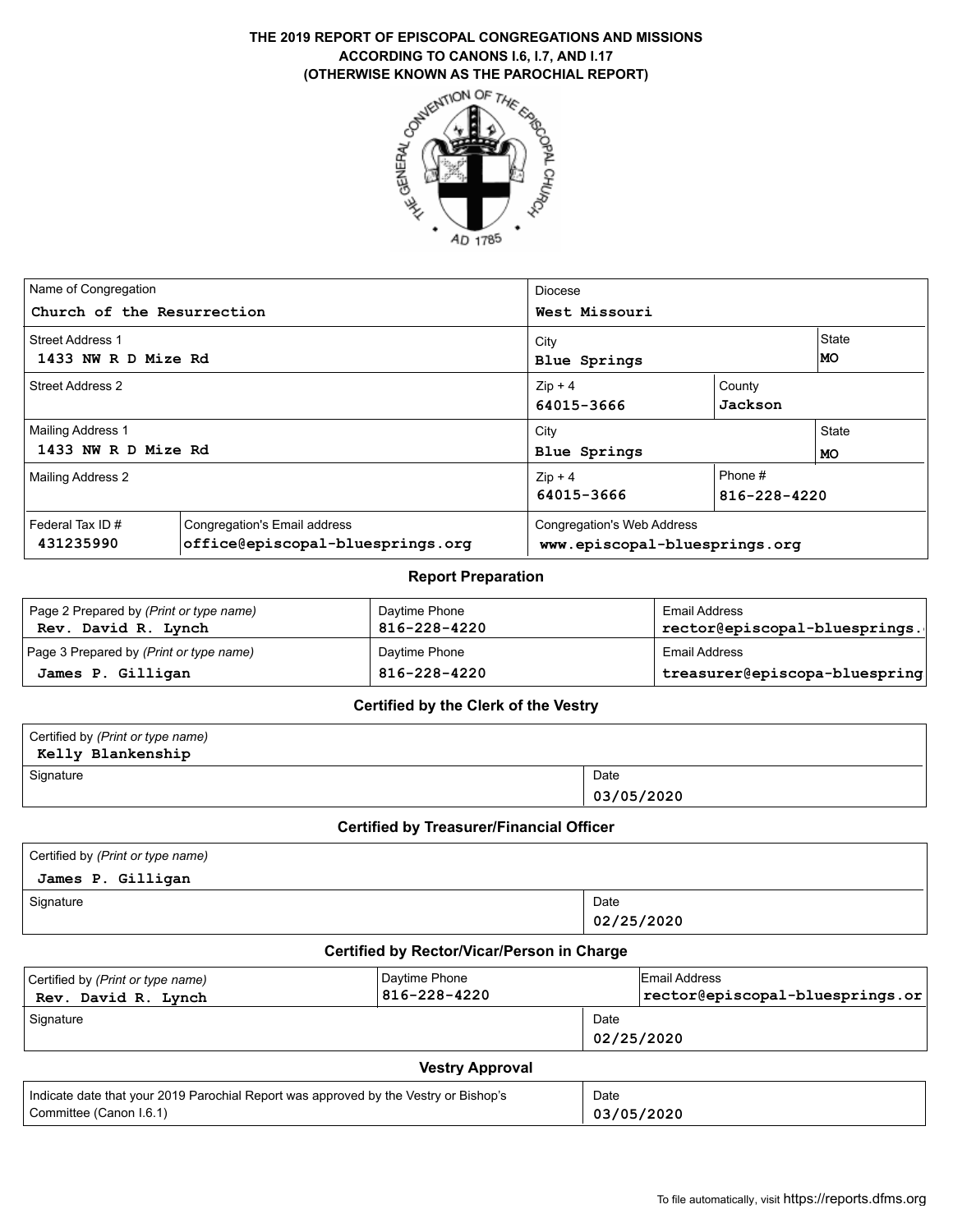| Church of the Resurrection                                                                       |                                                                                                                                                                                                                                                                                                                                                                                                | Blue Springs                                              |                                | West Missouri    |             |
|--------------------------------------------------------------------------------------------------|------------------------------------------------------------------------------------------------------------------------------------------------------------------------------------------------------------------------------------------------------------------------------------------------------------------------------------------------------------------------------------------------|-----------------------------------------------------------|--------------------------------|------------------|-------------|
| Congregation                                                                                     |                                                                                                                                                                                                                                                                                                                                                                                                | City                                                      | <b>Diocese</b>                 |                  | Page 2      |
|                                                                                                  | Membership, Attendance and Services of the Reporting Congregation                                                                                                                                                                                                                                                                                                                              |                                                           |                                |                  |             |
| <b>Using Last Year's Report:</b><br><b>Active Baptized Members of</b>                            | Using the 2018 Parochial Report, record the Number of Baptized Members Reported as of December 31,2018.<br>(See your 2018 Parochial Report, Box M18)                                                                                                                                                                                                                                           |                                                           |                                |                  |             |
| the Reporting Congregation<br><b>Reported Last Year</b>                                          |                                                                                                                                                                                                                                                                                                                                                                                                | Members Reported Last Year = M18.                         |                                | 135              |             |
| Using the Register of Church Membership and Rites:                                               |                                                                                                                                                                                                                                                                                                                                                                                                |                                                           |                                |                  |             |
| During the Report Year                                                                           | 1. Increases during year: All members added to the baptized members section of your congregation's                                                                                                                                                                                                                                                                                             |                                                           |                                |                  |             |
| <b>Increases in Membership</b>                                                                   | Membership Register during 2019 by: baptism, confirmation/reception, or transfer; and those persons restored<br>from inactive status, or not counted in last year's membership count.                                                                                                                                                                                                          |                                                           |                                |                  |             |
|                                                                                                  |                                                                                                                                                                                                                                                                                                                                                                                                |                                                           | Total Increases = 1.           |                  | 5           |
| Decreases in Membership                                                                          | 2. Decreases during year: All baptized members lost by death, transferred to another congregation,<br>removed to inactive status in the Register of Church Membership and Rites, removed for other reasons, or not<br>removed from last year's membership count.                                                                                                                               |                                                           |                                |                  |             |
|                                                                                                  |                                                                                                                                                                                                                                                                                                                                                                                                |                                                           | Total Decreases = 2.           |                  | 9           |
| <b>Active Baptized Members of</b>                                                                | M19: Add the increases entered in Box 1 to Box M18. Then subtract the decreases entered in Box 2<br>for the total active membership as of December 31, 2019                                                                                                                                                                                                                                    |                                                           |                                |                  |             |
| the Reporting Congregation At<br>Year-End                                                        |                                                                                                                                                                                                                                                                                                                                                                                                | Total Active Baptized Members (end of report year) = M19. |                                |                  | 131         |
| <b>Communicants in Good</b><br><b>Standing of the Reporting</b><br>Congregation<br><b>Adults</b> | Communicants in good standing: All baptized members of the reporting congregation, who "have received<br>Holy Communion at least three times during the preceding year" and are faithful "in corporate worship, unless<br>for good cause prevented," and "in working, praying, and giving for the spread of the Kingdom of God."<br>3. Adult communicants in good standing (age 16 and over) = |                                                           |                                |                  | 120         |
| Youth                                                                                            | 4. Youth communicants in good standing (under age 16) =                                                                                                                                                                                                                                                                                                                                        |                                                           |                                | 4.               | 11          |
|                                                                                                  | 5. Total communicants in good standing $(3 + 4) =$                                                                                                                                                                                                                                                                                                                                             |                                                           |                                | 5.               | 131         |
| <b>Others Active</b>                                                                             | 6. Others who are active whose baptisms are not recorded in the<br>Parish Register, or in another Episcopal congregation.                                                                                                                                                                                                                                                                      |                                                           |                                | Others $= 6$ .   | 8           |
| <b>Using the Service Register:</b>                                                               |                                                                                                                                                                                                                                                                                                                                                                                                |                                                           |                                |                  |             |
| <b>Average Sunday Attendance</b><br>for 2019                                                     | 7. Sunday (& Saturday Evening) Attendance: Divide total attendance by the<br>total number of Sundays when services were held.                                                                                                                                                                                                                                                                  |                                                           | Average Sunday Attendance = 7. |                  | 75          |
|                                                                                                  | 8. Average Principal Worship Service Attendance on a Weekday (in                                                                                                                                                                                                                                                                                                                               |                                                           |                                | $= 8.$           | $\mathbf 0$ |
| Easter Attendance in 2019                                                                        | congregations without Sunday or Saturday evening services)<br>9. Easter Sunday Attendance                                                                                                                                                                                                                                                                                                      |                                                           | (9)                            | 172              |             |
| <b>Sacraments &amp; Services:</b>                                                                |                                                                                                                                                                                                                                                                                                                                                                                                |                                                           |                                |                  |             |
| <b>Number of Holy Eucharists</b><br><b>Celebrated During 2019</b>                                | 10. Total Sunday & Saturday Evening Eucharists                                                                                                                                                                                                                                                                                                                                                 |                                                           | (10)                           | 7                |             |
|                                                                                                  | 11. Total Weekday Eucharists                                                                                                                                                                                                                                                                                                                                                                   |                                                           | (11)                           | 21               |             |
|                                                                                                  | 12. Total Private Eucharists                                                                                                                                                                                                                                                                                                                                                                   |                                                           | (12)                           | 80               |             |
| Daily Offices and Other<br><b>Services Held During 2019</b>                                      | 13. Daily Offices Held on Sunday                                                                                                                                                                                                                                                                                                                                                               |                                                           | (13)                           | 0                |             |
|                                                                                                  | 14. Daily Offices Held on Weekdays                                                                                                                                                                                                                                                                                                                                                             |                                                           | (14)                           | 132              |             |
|                                                                                                  | 15. Marriages conducted in 2019                                                                                                                                                                                                                                                                                                                                                                |                                                           | (15)                           | 0                |             |
|                                                                                                  | 16. Burials conducted in 2019                                                                                                                                                                                                                                                                                                                                                                  |                                                           | (16)                           | 0                |             |
| Using the Register of Church Membership and Rites:                                               |                                                                                                                                                                                                                                                                                                                                                                                                |                                                           |                                |                  |             |
| Baptisms in 2019                                                                                 | 17. Baptisms 16 years and older                                                                                                                                                                                                                                                                                                                                                                |                                                           | (17)                           | 1                |             |
|                                                                                                  | 18. Baptisms under 16 years of age                                                                                                                                                                                                                                                                                                                                                             |                                                           | (18)                           | 4                |             |
| <b>Confirmations in 2019</b>                                                                     | 19. Confirmations 16 years and older                                                                                                                                                                                                                                                                                                                                                           |                                                           | (19)                           | 7                |             |
|                                                                                                  | 20. Confirmations under 16 years of age                                                                                                                                                                                                                                                                                                                                                        |                                                           | (20)                           | 0                |             |
| Received in 2019<br><b>Education:</b>                                                            | 21. Received by a bishop                                                                                                                                                                                                                                                                                                                                                                       |                                                           | (21)                           | 4                |             |
| <b>Children and Youth</b>                                                                        | 22. Total Church School Students Enrolled                                                                                                                                                                                                                                                                                                                                                      |                                                           | (22)                           | 11               |             |
|                                                                                                  | 23. Regular Sunday or weekday adult education programs held?                                                                                                                                                                                                                                                                                                                                   |                                                           |                                | Yes $\mathbf{x}$ | No          |
| <b>Adult Education</b>                                                                           | 24. Number of adults engaged in religious education or spiritual formation                                                                                                                                                                                                                                                                                                                     |                                                           |                                |                  | 1           |
| Languages in which Worship is conducted:                                                         |                                                                                                                                                                                                                                                                                                                                                                                                |                                                           |                                |                  |             |
|                                                                                                  | 25. English<br>Spanish<br>26. Other (please list)                                                                                                                                                                                                                                                                                                                                              | French                                                    | Other                          |                  |             |
|                                                                                                  |                                                                                                                                                                                                                                                                                                                                                                                                |                                                           |                                |                  |             |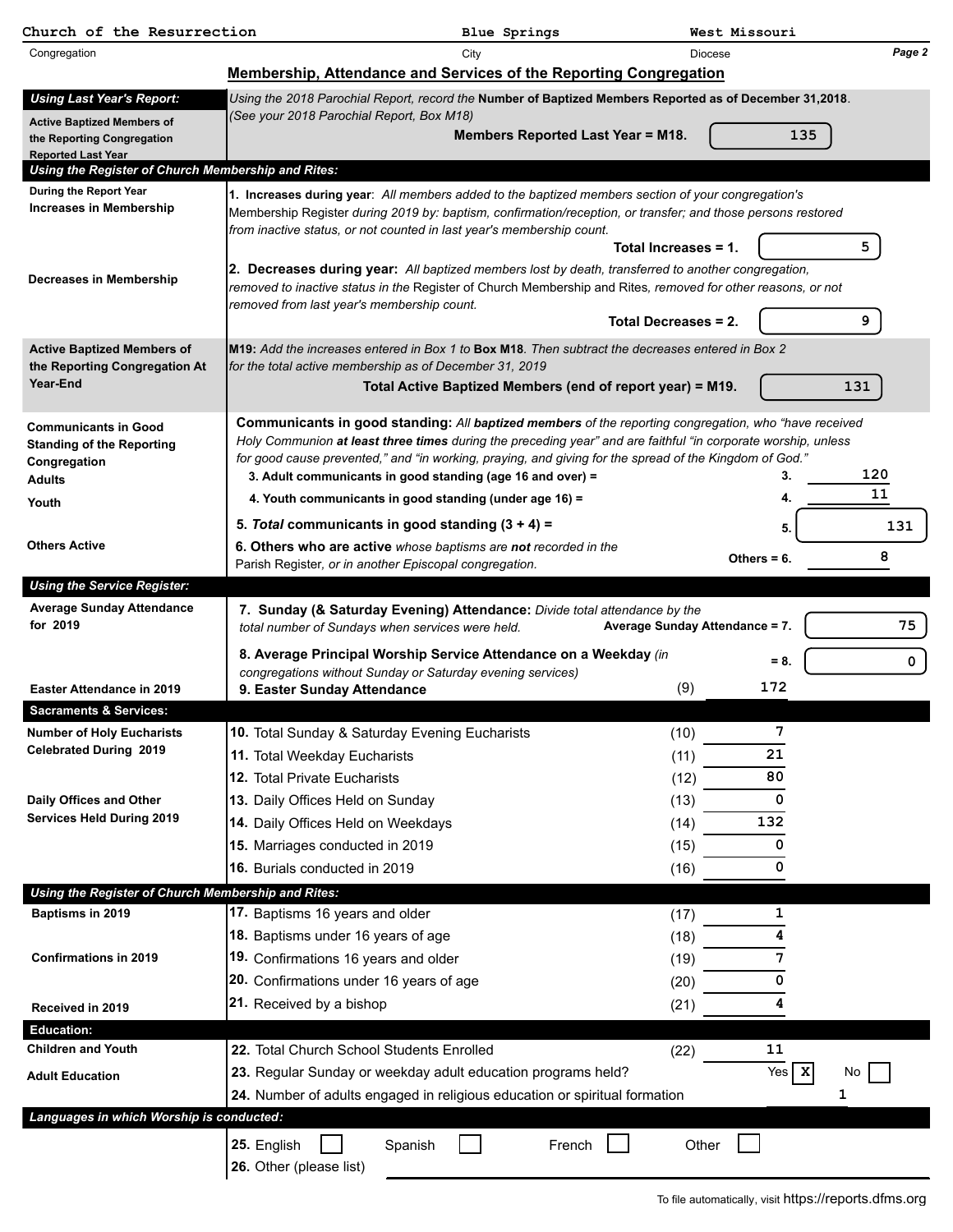| Church of the Resurrection | Blue Springs | West Missouri  |        |
|----------------------------|--------------|----------------|--------|
| Congregation               | City         | <b>Diocese</b> | Page 3 |

# **Stewardship and Financial Information of the Reporting Congregation**

| <b>Giving Information for 2019:</b>       |            |                                                                                                                                                   |      |                  |    |
|-------------------------------------------|------------|---------------------------------------------------------------------------------------------------------------------------------------------------|------|------------------|----|
| <b>Number of Pledges</b>                  | 1.         | Number of signed pledge cards for 2019 -report year                                                                                               | (1)  |                  | 48 |
| <b>Total \$ Pledged</b>                   | 2.         | Total dollar amount pledges for 2019-report year                                                                                                  | (2)  | \$160,856        |    |
| Report of Revenues and Expenses for 2019: |            |                                                                                                                                                   |      |                  |    |
| <b>Operating Revenues</b>                 | 3.         | Plate offerings, pledge payments & regular support                                                                                                | (3)  | \$186,131        |    |
|                                           | 4.         | Money from investments used for operations in 2019                                                                                                | (4)  | \$13             |    |
|                                           | 5.         | Other operating income, including unrestricted gifts & restricted gifts<br>used for operations, & contributions from congregation's organizations | (5)  | \$10,652         |    |
|                                           | 6.         | Unrestricted bequests used for operations                                                                                                         | (6)  | \$0              |    |
|                                           |            | Subtotal Normal Operating Income $(3 + 4 + 5 + 6) = A$                                                                                            |      | \$196,796        |    |
|                                           |            | 7. Assistance from diocese for operating budget                                                                                                   | (7)  | \$0              |    |
|                                           |            | Total Operating Revenues $(A + 7) = B$                                                                                                            |      | \$196,796        |    |
| <b>Non-Operating Revenues</b>             |            | 8. Funds received for capital projects                                                                                                            | (8)  | \$13,263         |    |
|                                           | 9.         | Additions to endowment, & other investment funds                                                                                                  | (9)  | \$0              |    |
|                                           | 10.        | Contributions & grants for congregation based outreach & mission<br>programs                                                                      | (10) | \$2,455          |    |
|                                           |            | 11. Funds for transmittal to other organizations                                                                                                  | (11) | \$1,865          |    |
|                                           |            | Subtotal Non-Operating Revenues $(8 + 9 + 10 + 11) = C$                                                                                           |      | \$17,583         |    |
|                                           |            |                                                                                                                                                   |      |                  |    |
|                                           |            | Total All Revenues $(B + C) = D$                                                                                                                  |      | \$214,379        |    |
| <b>Operating Expenses</b>                 | 12.1       | To diocese for assessment, apportionment, or fair share                                                                                           | (12) | \$15,878         |    |
|                                           | 13.        | Outreach from operating budget                                                                                                                    | (13) | \$0              |    |
|                                           |            | 14. All other operating expenses                                                                                                                  | (14) | \$158,356        |    |
|                                           |            | Subtotal Operating Expenses $(12 + 13 + 14) = E$                                                                                                  |      | \$174,234        |    |
| <b>Non-Operating Expenses</b>             | 15.        | Major improvements & capital expenditures                                                                                                         | (15) | \$35,609         |    |
|                                           | 16.        | Expense for congregation's outreach & mission                                                                                                     | (16) | \$3,224          |    |
|                                           | 17.        | Funds contributed to Episcopal seminaries                                                                                                         | (17) | \$0              |    |
|                                           | 18.        | Funds transmitted to other organizations                                                                                                          | (18) | \$1,425          |    |
|                                           |            | Subtotal Non-Operating Expenses (15 + 16 + 17 + 18) = F                                                                                           |      | \$40,258         |    |
|                                           |            | Total All Expenses $(E + F) = G$                                                                                                                  |      | \$214,492        |    |
| At Year-End:                              |            |                                                                                                                                                   |      |                  |    |
| As of December 31, 2019                   | 19.<br>20. | Total cash in all checking & passbook savings accounts<br>Total investment at market value (not including cash reported in line 19)               | (19) | \$164,728<br>\$0 |    |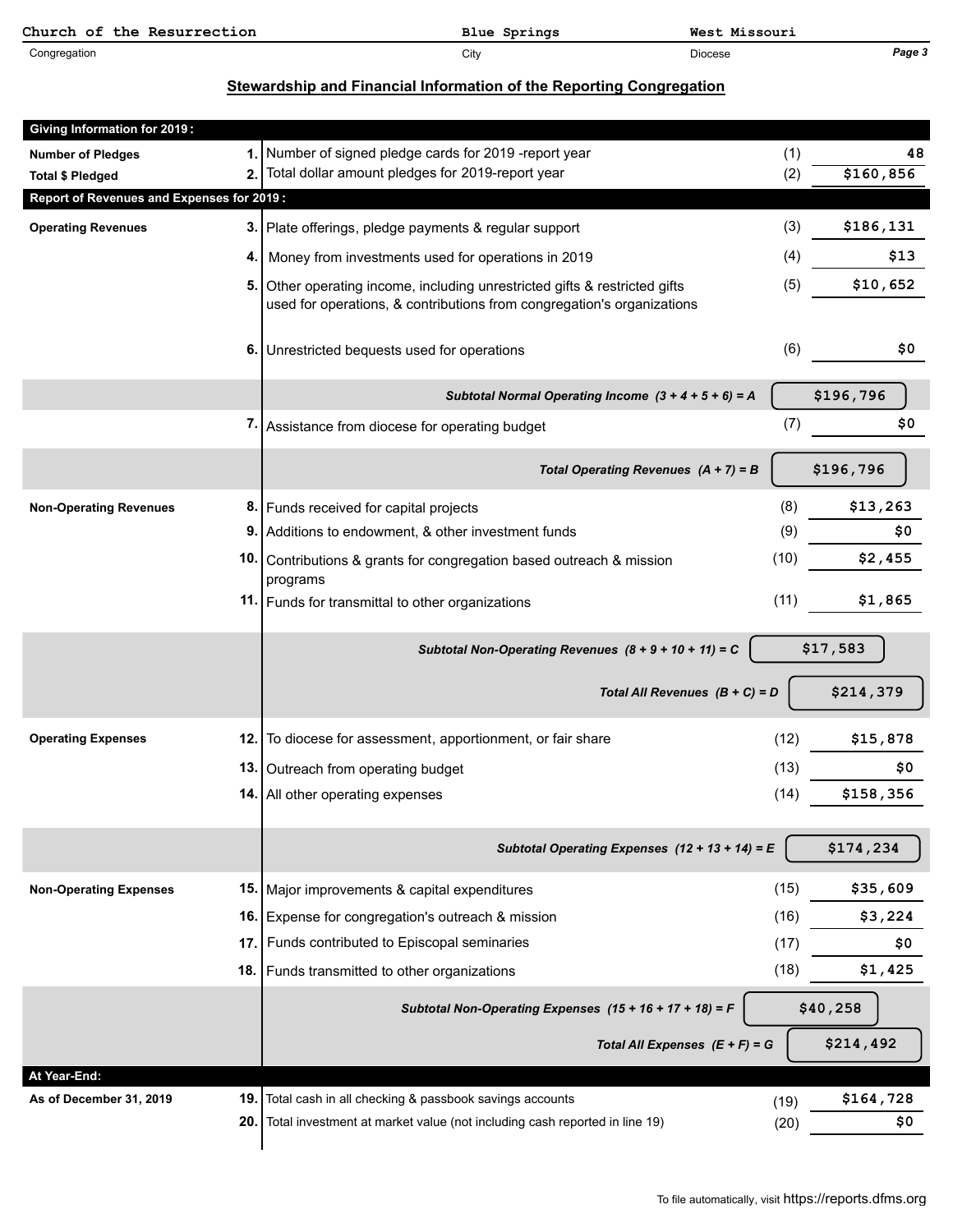| Church of the Resurrection                                                                                                                                                                                                                                                                                                            | West Missouri<br><b>Blue Springs</b> |                                |                                      |            |                    |
|---------------------------------------------------------------------------------------------------------------------------------------------------------------------------------------------------------------------------------------------------------------------------------------------------------------------------------------|--------------------------------------|--------------------------------|--------------------------------------|------------|--------------------|
| Congregation                                                                                                                                                                                                                                                                                                                          | City                                 |                                | <b>Diocese</b>                       |            | Page 4             |
| <b>Priest(s) Serving this Congregation</b>                                                                                                                                                                                                                                                                                            |                                      |                                |                                      |            |                    |
| Last name of Rector, Vicar, Dean, Priest-in-charge or interim<br>1. Lynch                                                                                                                                                                                                                                                             | <b>First Name</b><br>David           |                                | Middle Name<br>Ross                  |            |                    |
| Title of position                                                                                                                                                                                                                                                                                                                     | Year Ordained                        | Diocese of canonical residence |                                      |            |                    |
| Rector                                                                                                                                                                                                                                                                                                                                | 2012                                 | West Missouri                  |                                      |            |                    |
| Employment status at this congregation:                                                                                                                                                                                                                                                                                               | Year called to this<br>congregation: | <b>Church Pension Status</b>   |                                      |            |                    |
| Part time<br>Non-stipendiary<br>$\mathbf{x}$ Full time                                                                                                                                                                                                                                                                                | 2016                                 | $\mathbf{x}$ Active            | Retiree                              | Non-active |                    |
| Last name of associate priest, assisting priest or curate                                                                                                                                                                                                                                                                             | <b>First Name</b>                    |                                | <b>Middle Name</b>                   |            |                    |
| Title of position                                                                                                                                                                                                                                                                                                                     | Year Ordained                        |                                | Diocese of canonical residence       |            |                    |
| Employment status at this congregation:                                                                                                                                                                                                                                                                                               | Year called to this                  | <b>Church Pension Status</b>   |                                      |            |                    |
| Full time<br>Part time<br>Non-stipendiary                                                                                                                                                                                                                                                                                             | congregation:                        | Active                         | Retiree                              | Non-active |                    |
|                                                                                                                                                                                                                                                                                                                                       |                                      |                                |                                      |            |                    |
| Last name of associate, assisting or other priest                                                                                                                                                                                                                                                                                     | <b>First Name</b>                    |                                | Middle Name                          |            |                    |
| Title of position                                                                                                                                                                                                                                                                                                                     | Year Ordained                        |                                | Diocese of canonical residence       |            |                    |
| Employment status at this congregation:                                                                                                                                                                                                                                                                                               | Year called to this                  | <b>Church Pension Status</b>   |                                      |            |                    |
| Full time<br>Part time<br>Non-stipendiary                                                                                                                                                                                                                                                                                             | congregation:                        | Active                         | Retiree                              | Non-active |                    |
| Last name of associate, assisting or other priest                                                                                                                                                                                                                                                                                     | <b>First Name</b>                    |                                | <b>Middle Name</b>                   |            |                    |
| Title of position                                                                                                                                                                                                                                                                                                                     | Year Ordained                        |                                | Diocese of canonical residence       |            |                    |
| Employment status at this congregation:                                                                                                                                                                                                                                                                                               | Year called to this                  | <b>Church Pension Status</b>   |                                      |            |                    |
|                                                                                                                                                                                                                                                                                                                                       | congregation:                        |                                |                                      |            |                    |
| Full time<br>Part time<br>Non-stipendiary                                                                                                                                                                                                                                                                                             |                                      | Active                         | Retiree                              | Non-active |                    |
| If you have more than 4 priests who serve this congregation on a regular basis, complete this form online (where additional blanks<br>will be generated) or attach a page to this paper form.<br>If you have no priest at present, who leads Sunday worship services? (check all that apply)<br>Lay Leader<br>Supply priest<br>Deacon | Other                                |                                |                                      |            |                    |
| A long-term supply priest:                                                                                                                                                                                                                                                                                                            |                                      |                                | (Give full name of long-term supply) |            |                    |
| Deacon(s) Serving this Congregation                                                                                                                                                                                                                                                                                                   |                                      |                                |                                      |            |                    |
| Last name of Deacon                                                                                                                                                                                                                                                                                                                   | <b>First Name</b>                    |                                | <b>Middle Name</b>                   |            |                    |
| Deacon (Vocational)<br><b>Transitional Deacon</b>                                                                                                                                                                                                                                                                                     | Year Ordained                        |                                |                                      |            | $^{+}$             |
| Last name of Deacon                                                                                                                                                                                                                                                                                                                   | <b>First Name</b>                    |                                | <b>Middle Name</b>                   |            |                    |
| Deacon (Vocational)<br><b>Transitional Deacon</b>                                                                                                                                                                                                                                                                                     | Year Ordained                        |                                |                                      |            | $\hspace{0.1mm} +$ |
| Name(s) of other congregation(s) currently served by these priests (if any)                                                                                                                                                                                                                                                           |                                      |                                |                                      |            |                    |
|                                                                                                                                                                                                                                                                                                                                       |                                      |                                |                                      |            |                    |
| <b>Explanation of Unique or Unusual Clergy Situation:</b>                                                                                                                                                                                                                                                                             |                                      |                                |                                      |            |                    |
|                                                                                                                                                                                                                                                                                                                                       |                                      |                                |                                      |            |                    |
|                                                                                                                                                                                                                                                                                                                                       |                                      |                                |                                      |            |                    |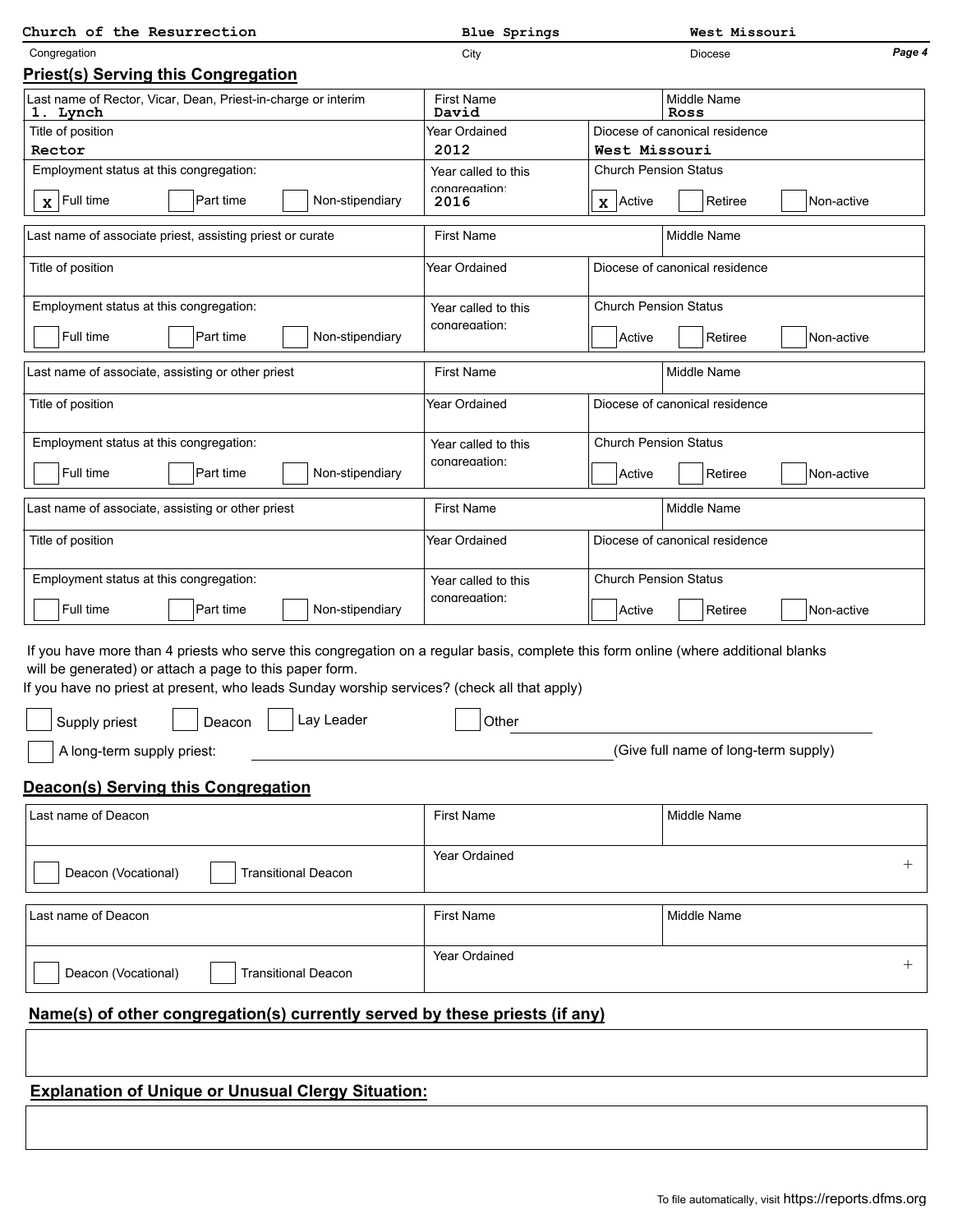| Church of the Resurrection | Blue Springs | West Missouri |        |
|----------------------------|--------------|---------------|--------|
| Congregation               | City         | Diocese       | Page 5 |

## **Outreach Ministries and Volunteer Activity of this Congregation**

Using the checkboxes below, please indicate whether your congregation provided any of the following community service or outreach ministries during **2019**.

**If yes,** indicate whether a *few* volunteers were involved in the ministry, or a *larger* number of your members were involved.

Please also estimate in the space provided approximately how many people were helped or served **each month** by the ministry.

|                                                                                                                                                                                                                                                                                                                                                                                                                                                                          | No           | Yes                        |                             |                                      |  |
|--------------------------------------------------------------------------------------------------------------------------------------------------------------------------------------------------------------------------------------------------------------------------------------------------------------------------------------------------------------------------------------------------------------------------------------------------------------------------|--------------|----------------------------|-----------------------------|--------------------------------------|--|
|                                                                                                                                                                                                                                                                                                                                                                                                                                                                          |              | Few volunteers<br>involved | Many volunteers<br>involved | Estimated number of<br>people served |  |
| 1. Food pantry, soup kitchen, or meal projects                                                                                                                                                                                                                                                                                                                                                                                                                           |              |                            | $\mathbf{x}$                | 800                                  |  |
| 2. Sustainable food garden/cooperative (such as "Farm to<br>Tray")                                                                                                                                                                                                                                                                                                                                                                                                       | $\mathbf x$  |                            |                             |                                      |  |
| 3. Cash, vouchers, or help with rent/utilities                                                                                                                                                                                                                                                                                                                                                                                                                           | $\mathbf{x}$ |                            |                             |                                      |  |
| 4. Day care, preschool, before- or after-school programs                                                                                                                                                                                                                                                                                                                                                                                                                 | $\mathbf x$  |                            |                             |                                      |  |
| 5. Tutoring or literacy programs                                                                                                                                                                                                                                                                                                                                                                                                                                         | $\mathbf x$  |                            |                             |                                      |  |
| 6. Health programs (parish nurse, clinics, health education,<br>etc.)                                                                                                                                                                                                                                                                                                                                                                                                    |              | $\mathbf{x}$               |                             | 48                                   |  |
| 7. Community organizing, organized social issue advocacy                                                                                                                                                                                                                                                                                                                                                                                                                 | $\mathbf x$  |                            |                             |                                      |  |
| 8. Job placement, job training, employment counseling                                                                                                                                                                                                                                                                                                                                                                                                                    | $\mathbf{x}$ |                            |                             |                                      |  |
| 9. Building projects (such as Habitat for Humanity)                                                                                                                                                                                                                                                                                                                                                                                                                      | $\mathbf x$  |                            |                             |                                      |  |
| 10. Support groups (bereavement, divorce, job loss, 12-step,<br>$etc.$ )                                                                                                                                                                                                                                                                                                                                                                                                 | $\mathbf x$  |                            |                             |                                      |  |
| 11. Programs for the elderly and homebound persons                                                                                                                                                                                                                                                                                                                                                                                                                       | $\mathbf x$  |                            |                             |                                      |  |
| 12. Clothes closet, thrift store                                                                                                                                                                                                                                                                                                                                                                                                                                         | $\mathbf x$  |                            |                             |                                      |  |
| 13. Homeless or no-freeze shelter                                                                                                                                                                                                                                                                                                                                                                                                                                        | $\mathbf{x}$ |                            |                             |                                      |  |
| 14. Overseas sponsorships, microloans, Heifer Project, Haiti<br>relief                                                                                                                                                                                                                                                                                                                                                                                                   | $\mathbf{x}$ |                            |                             |                                      |  |
| 15. Other, not listed                                                                                                                                                                                                                                                                                                                                                                                                                                                    |              |                            | $\boxed{\mathbf{x}}$        | 1500                                 |  |
| -Blue Springs School Dist. Back Snack program feeding 45-55 per week<br>-Prepare meals for UpLift twice a month feeding ~150 per month<br>-Lenten program with ecumenical churches collecting for support of Community<br>Services League in Easter Jackson County \$2500-\$3000/Lent<br>-Soles 4 Souls: collecting footwear for those in need<br>(CSL)<br>-Blessings Bags for CSL/Blue Springs PD and people on the streets in need of an<br>instant nonperishable meal |              |                            |                             |                                      |  |